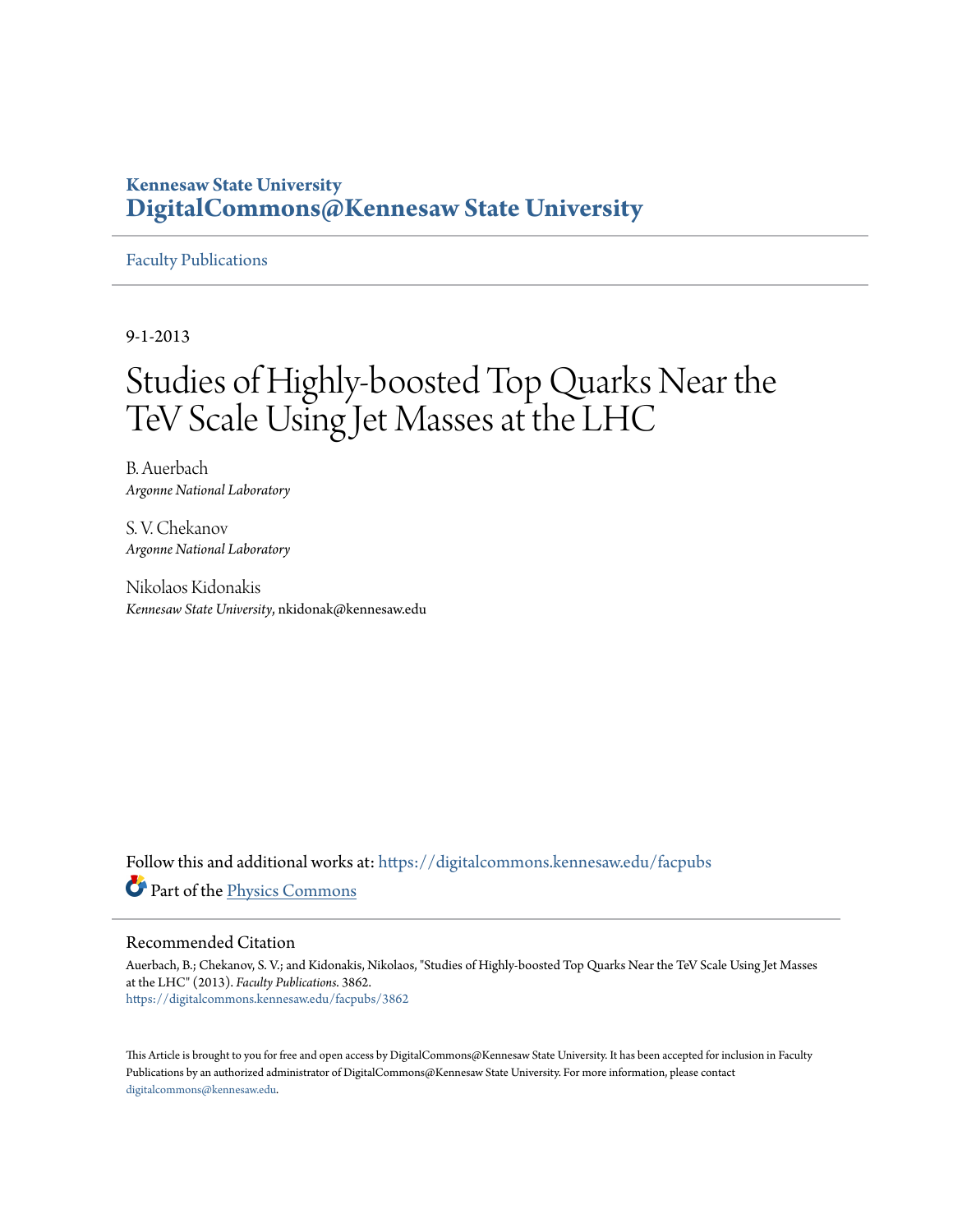## Studies of highly-boosted top quarks near the TeV scale usin g jet masses at the LHC

B. Auerbach, S.V. Chekanov

HEP Division, Argonne National Laboratory, 9700 S. Cass Avenue, Argonne, IL 60439, USA \*

N. Kidonakis

Kennesaw State University, Physics #1202, 1000 Chastain Rd., Kennesaw, GA 30144-5591, USA [†](#page-1-1)

(Dated: October 2, 2013)

Studies of highly-boosted top quarks produced inclusively in pp collisions at  $\sqrt{s} = 14$  TeV are discussed. Using Monte Carlo models after a fast detector simulation, it is shown that jet masses alone provide a sensitive probe for top quarks produced inside high- $p_T$  jets. The hadronic decays of such top quarks can be studied in a data-driven approach by analysing shapes of jet-mass distributions. It is shown that inclusive production of boosted top quarks can be observed if it has a cross section at least twice larger than the prediction from the approximate next-to-next-to-leading-order (aNNLO) calculation for the  $t\bar{t}$  process. The  $t\bar{t}$  process with the nominal aNNLO strength can be measured using the masses of jets after a b-tagging.

PACS numbers: 14.65.Ha, 12.38.-t

#### I. INTRODUCTION

Heavy particles with masses above a TeV decaying to top quarks can lead to an enhanced cross section of top quarks compared to the Standard Model expectations. The fact that such a cross section can be more than doubled for top quarks with high transverse momenta  $(p_T (top))$  was recognized [\[1](#page-6-0)] almost immediately after the discovery of top quarks at the Tevatron. However, the Standard Model predictions on top quark cross section have not yet been confronted with experimental data for transverse energies close to the TeV scale.

According to the Standard Model, inclusive production of top quarks is dominated by the  $t\bar{t}$  process. Top-quark production includes contributions from single top quark processes  $(t-$  and s-channels) and from  $Wt$ . Top quarks can also be produced via associated Higgs production. Finally, top quarks at very large  $p_T$  (jet) can originate from fragmentation, but no data exist to constrain this process.

Currently, there are several high- $p_T$  measurements of top quarks focusing on the  $t\bar{t}$  event topology. The D0 collaboration has reported the  $t\bar{t}$  cross section up to  $p_T(\text{top}) = 350 \text{ GeV}$  $p_T(\text{top}) = 350 \text{ GeV}$  $p_T(\text{top}) = 350 \text{ GeV}$  [[2\]](#page-6-1). The CDF collaboration [3] performed searches for highly-boosted top quarks, but statistics was insufficient to support the claim for observation of top-quark production at  $p_T(\text{top}) > 400 \text{ GeV}$ . At the LHC, ATLAS performed  $\overline{[4]}$  $\overline{[4]}$  $\overline{[4]}$  searches for Z' extending the reach in  $p_T(\text{top})$  up to 500 GeV, but without cross section measurements. CMS recently measured the top quark  $p_T$  distribution up to  $p_T$ (top) = 400 GeV [[5\]](#page-6-4).

The measurement of top-quark cross sections at very large transverse momenta is challenging. For large jet

transverse momenta, the identification of leptons (muons and electrons) from the W decay is difficult since they are often collimated with  $b$ -jets from the top decays. This leads to a reduced electron efficiency due to isolation requirements and large fake rates for muons due to the presence of b-quark decay products. In addition, a b-tagging technique suffers from an inefficiency for large  $p_T$  (jet) and poor separation between the signal and multijet background events.

Because of the above reasons, the main focus of this analysis is the hadronic-final state characteristics of jets which are expected to be sensitive to the production of hadronically decaying top quarks with large  $p_T(\text{top})$ . For such studies, jet masses and jet shapes are often discussed as a useful tool for the identification of top quarks and for reduction of the overwhelming rate from conventional  $QCD$  processes  $[6, 7]$  $[6, 7]$  $[6, 7]$  $[6, 7]$ .

In this paper, we adopt a strategy based on a highprecision measurement of shapes of jet masses. Using realistic Monte Carlo (MC) simulations after a fast detector simulation, we show that hadronic decays of highly-boosted top quarks can be observed by performing a data-driven analysis of jet-mass shapes near the 170 GeV region, without any additional technique involving jet substructure variables. This article shows that this method becomes feasible if the top-quark yield in the fiducial region  $p_T(\text{top}) > 0.8 \text{ TeV}$  is a factor two or more larger than the expectation from the best understood  $t\bar{t}$ process. Given large theoretical uncertainties for the  $t\bar{t}$ process at large  $p_T(\text{top})$  and a number of other not well understood sources (see Sect.  $IA$ ) contributing to top quark production at large  $p_T(\text{top})$ , this approach can be promising for observation of inclusively produced top quarks. Moreover, we also demonstrate that a  $b$ -tagging can substantially increase the signal-over-background ratio, leading to observation of top jets from  $t\bar{t}$ .

<span id="page-1-0"></span><sup>∗</sup> E-mail[:ben.auerbach@gmail.com;](mailto:ben.auerbach@gmail.com) E-mail[:chekanov@anl.gov](mailto:chekanov@anl.gov)

<span id="page-1-1"></span><sup>†</sup> E-mail[:nkidonak@kennesaw.edu](mailto:nkidonak@kennesaw.edu)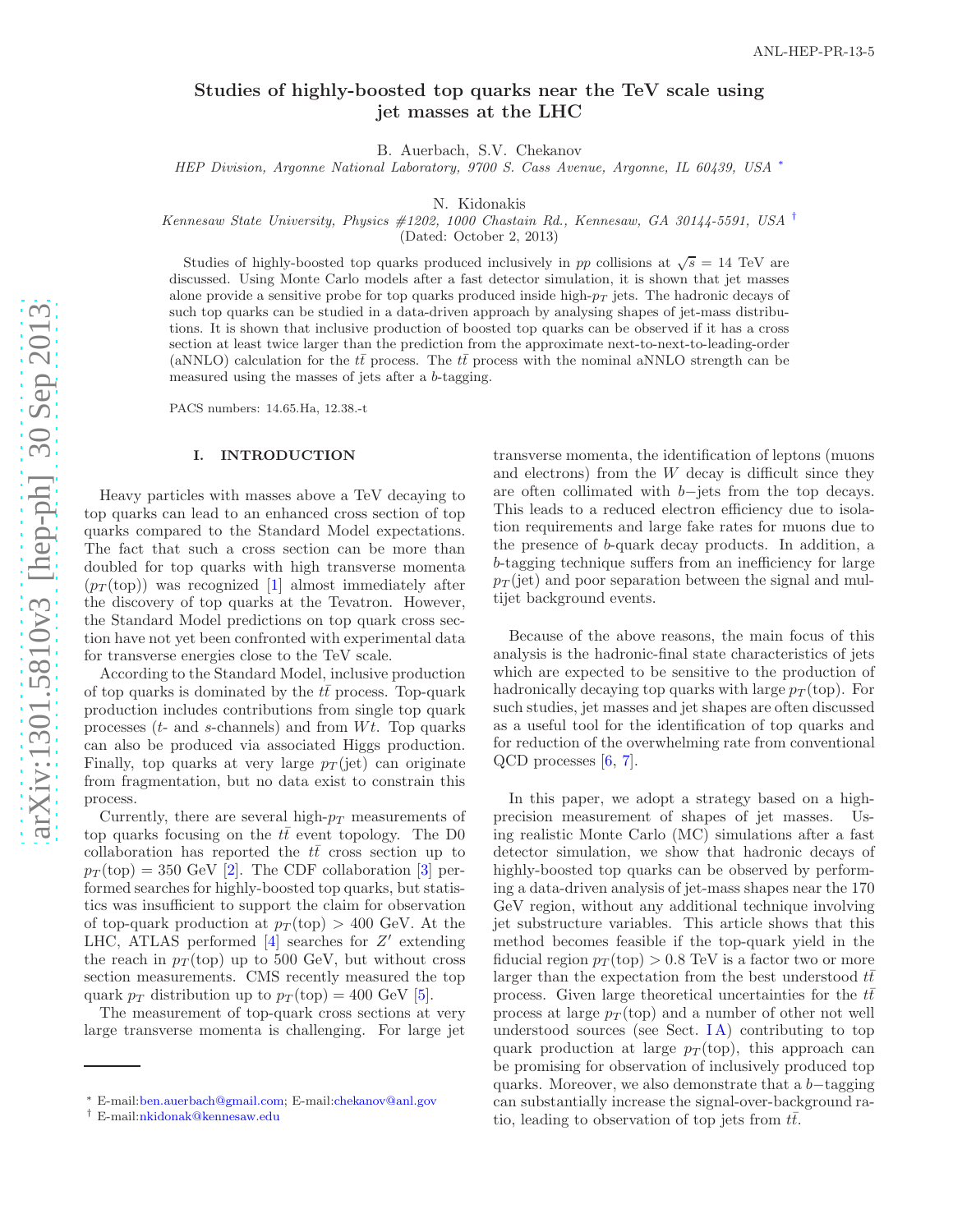

<span id="page-2-1"></span>FIG. 1. The NLO and aNNLO cross sections for the number of top quarks in the  $t\bar{t}$  process as a function of transverse momenta for  $|\eta| < 0.8$ . The hatched area shows the renormalization scale uncertainty for NLO, while the filled green area shows the PDF uncertainty (see the text of Sect.  $IA$ ). The dashed line shows the NLO cross section for  $\sqrt{s} = 8$  TeV.

### <span id="page-2-0"></span>A. Theoretical calculations for inclusive top production

There are several Standard Model processes contributing to inclusive top-quark production at large  $p_T$  (jet). The best studied process is the  $t\bar{t}$  process when each boosted top quark gives origin to a jet. Single-top production (t− and s−channels) and top-quark associated production are other sources of top-quark jets. In this case, no second jet originated from a hadronically decaying top quark is expected. Top quarks within a single high- $p_T$  jet can be produced due to flavor-changing processes and fragmentation. Finally, new resonance physics most readily contributes to the high- $p_T$  region.

For the present analysis, the theoretical calculation for high- $p_T$  top quarks was performed at next-to-leadingorder (NLO) using the MCFM 6.3 program [\[8](#page-7-1)] based on the CT10 parton density functions (PDF) [\[9\]](#page-7-2). The renormalization  $(\mu_R)$  and factorization  $(\mu_F)$  scales were varied between  $m(\text{top}) - m(\text{top})/2$  and  $m(\text{top}) + m(\text{top})/2$ , keeping the renormalization and factorization scales to be the same. The PDF uncertainty was calculated from 53 CT10 PDF sets. A check was performed with the POWHEG program [\[10\]](#page-7-3) which uses a  $p_T$  dependent (dynamic) scale (which is considered to be more appropriate at large  $p_T(\text{top})$ ). It was found that this model is in good agreement with the MCFM prediction assuming the estimated renormalization and factorization scale uncertainties.

Near partonic threshold for  $t\bar{t}$  production the contributions from soft-gluon emission become dominant. The soft-gluon corrections to the double-differential top cross section in transverse momentum and rapidity can be

resummed at next-to-next-to-leading-logarithm (NNLL) accuracy via the two-loop soft anomalous dimension matrices [\[11\]](#page-7-4). The resummed result has been expanded at fixed order to next-to-next-to-leading order (NNLO) and, after integration over rapidity, used to calculate the top quark transverse momentum distribution,  $d\sigma/dp_T$ . This approximate next-to-next-to-leading-order (aNNLO) calculation from NNLL soft-gluon resummation leads to a factor of two larger  $t\bar{t}$  cross section at large  $p_T$  (top) compared to NLO.

Figure [1](#page-2-1) shows the NLO and aNNLO cross sections for top quarks from the  $t\bar{t}$  process in pp collisions at the center-of-mass energy  $\sqrt{s} = 14$  TeV. The cross sections are presented as a function of the transverse momentum cut in the pseudorapidity region  $|\eta| < 0.8$ . The expected PDF uncertainty is about 20% (shown as filled band on Fig. [1\)](#page-2-1), while the renormalization scale uncertainty is smaller. For a comparison, the cross section for  $\sqrt{s}$  = 8 TeV is also shown but without uncertainties. Assuming an integrated luminosity of 10 fb−<sup>1</sup> , the NLO calculation predicts 3500 top quarks in the all decay channel in the fiducial volume  $p_T (top) > 0.8$  TeV. This number is expected to increase to 5920 top quarks for the aNNLO. The contribution to the top quark yield from single-top production (t–channel [\[12](#page-7-5)], s–channel [\[13\]](#page-7-6), and  $Wt$  production [\[14](#page-7-7)]) is expected to be smaller [\[11\]](#page-7-8) than for the  $t\bar{t}$  process.

Although the main focus of this study are jets with  $p_T(\text{jet}) > 0.8 \text{ TeV}$ , it should be pointed out that contributions to such jets from top quarks with  $p_T$  (top) lower than 0.8 TeV are possible due to jet-energy resolution effects. In order to take into account such effects, top quarks were generated at lower  $p_T$  (top) than the minimum  $p_T(\text{jet}) = 0.8 \text{ TeV}$  used in this analysis. In the following studies, top quarks were generated using MC models with  $p_T(\text{top}) > 0.65$  TeV. Then their rate was scaled to 15690 top quarks as predicted by the aNNLO for the fiducial region  $p_T(\text{top}) > 0.65 \text{ TeV}$  assuming an integrated luminosity of  $10 \text{ fb}^{-1}$ .

#### B. Monte Carlo simulations

Top quark jets in pp collisions were modeled using PYTHIA8 [\[16](#page-7-9)] and HERWIG++ [\[17\]](#page-7-10) MC models assuming  $pp$ collisions at a center-of-mass energy of  $\sqrt{s} = 14$  TeV. As discussed above, the number of top quarks in the fiducial region  $p_T(\text{top}) > 0.65 \text{ TeV}$  was scaled to the aNNLO cross section assuming an integrated luminosity of 10  $fb^{-1}$ .

In addition to the top-quark initiated jets, QCD background due to jets originating from light-flavor quarks and gluons were considered. Hadronic jets from all QCD processes (but excluding the  $t\bar{t}$  production), were generated using PYTHIA8 and HERWIG++ . The MC inclusive cross section of jets was corrected to match the NLO prediction estimated with the NLOjet++ program [\[18](#page-7-11)]. The estimated scaling factor was found to be close to 10%.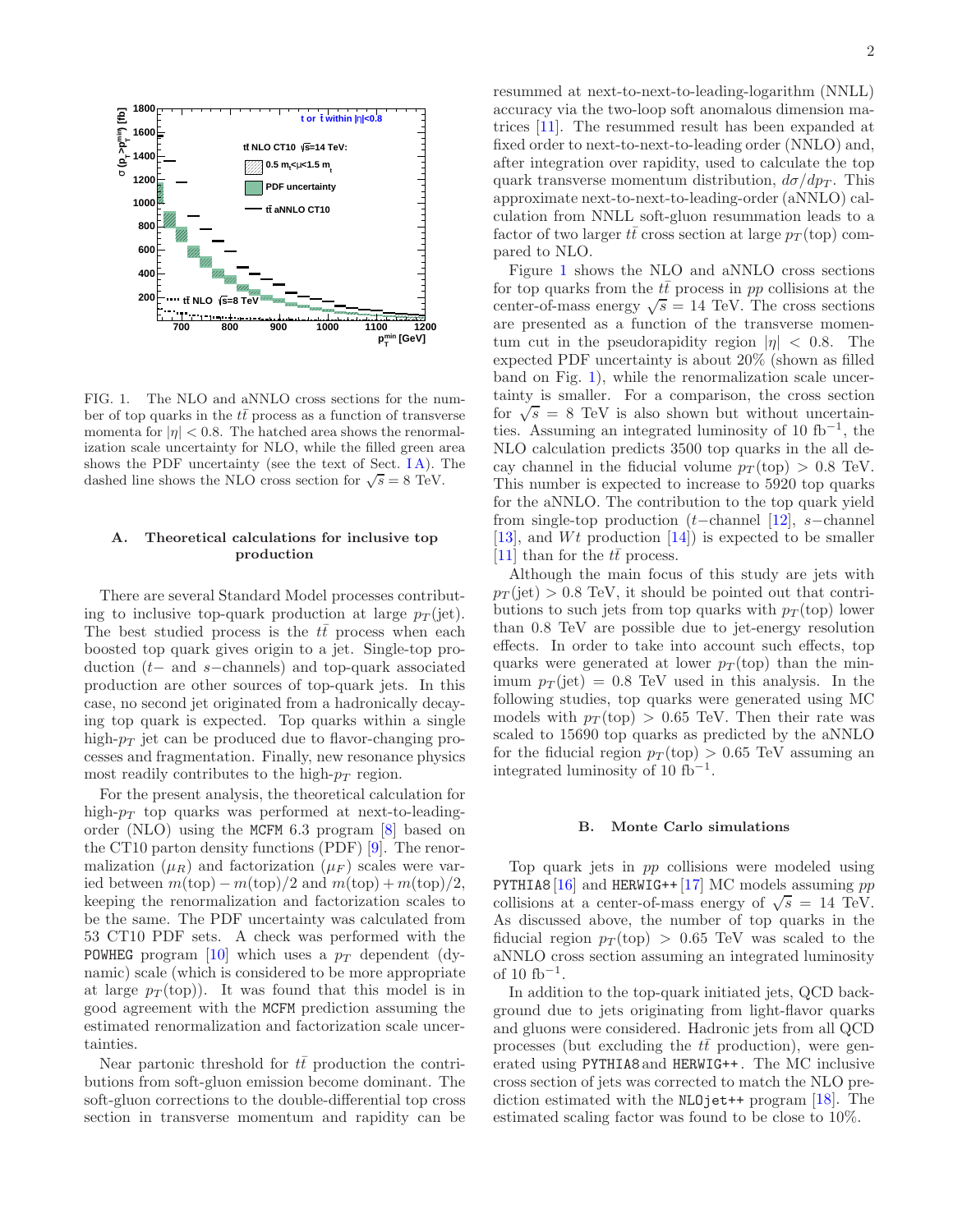

<span id="page-3-0"></span>FIG. 2. Expectations for the jet mass distribution initiated by top quarks using PYTHIA8 and HERWIG++ after the fast detector simulation. The jet selection cuts are  $p_T$  (jet) > 0.8 TeV and  $|\eta(\text{jet})| < 0.8$ . The number of initial top quarks is normalized to the aNNLO for  $p_T({\rm top}) > 0.65$  TeV. The expected number of top jets shown in this figure is 3,500, with 2,200 in the Gaussian core  $140 < M_{\text{jet}} < 200$  GeV. The jet masses generated with PYTHIA8 were fitted in the mass range 100-210 GeV using a Crystal Ball function [\[15](#page-7-12)]. The bottom plot shows the fit residuals. The fit has  $\chi^2/\text{ndf=1.3.}$ 

The samples for  $t\bar{t}$  and for the QCD dijet background events were processed through a fast detector simulation based the DELPHES 2.0.3 framework [\[19\]](#page-7-13) assuming the ATLAS detector geometry. The most crucial in such simulation are detector resolutions for hadronic and electromagnetic calorimeters of the ATLAS detector. Those were taken from the default DELPHES setting based on the ATLAS studies [\[20,](#page-7-14) [21\]](#page-7-15).

#### C. Jet mass reconstruction

Events after the fast detector simulation were selected if they contain at least one jet reconstructed with the anti- $k_T$  algorithm [\[22\]](#page-7-16) with a distance parameter of 0.6. This distance parameter is the most optimal to collect the decay products of hadronically decaying top quarks inside jets with  $p_T$  (jet) > 0.8 TeV [\[7\]](#page-7-0). Jets were reconstructed with the FastJet package [\[23\]](#page-7-17) using the DELPHES calorimeter cell positions and energies.

The final jets were selected with  $p_T$  (jet) > 0.8 TeV and  $|\eta(\text{jet})|$  < 0.8. For the current analysis, the central calorimeter region is used in order to avoid biases in the reconstruction of jet shapes and in order to increase the signal over background ratio for boosted top searches: for  $p_T(\text{top}) > 0.8$  TeV, top quarks from the  $t\bar{t}$  process are predominantly produced in the very central rapidity

region.

#### II. RESULTS

#### A. Masses of top jets

As is well known, jet masses are sensitive to the presence of top-quark decays. Figure [2](#page-3-0) shows the masses  $(M_{\text{jet}})$  of jets initiated by top quarks ("top jets") using PYTHIA8 and HERWIG++ after the fast detector simulation. The jet selection cuts are  $p_T$  (jet) > 0.8 TeV and  $|\eta(\text{jet})|$  < 0.8. The jet masses include contributions from all-top decays (including leptonic decays of W bosons). The jet mass distribution can be described by a Crystal Ball function [\[15\]](#page-7-12) which has a Gaussian core (with a mean  $m_0$  and a width  $\sigma$ ) and a power-law tail with an exponent n to account for energy losses of hadronic decays or leptonic W decays. The parameter  $\alpha$  defines the transition between the Gaussian and the power-law functions. Figure [2](#page-3-0) shows the fit with the Crystal Ball function using PYTHIA8 . The peak position of the Gaussian component, which is intended to describe fully-hadronic decays, is close to 180 GeV with the width  $\sigma \simeq 20$  $\sigma \simeq 20$  $\sigma \simeq 20$  GeV. Figure 2 shows that the difference in shapes between PYTHIA8 and HERWIG++ is small and thus can be neglected.

#### B. Jet masses for light-flavor jets

The mass distribution of jets originating from light quarks and gluons is distinct from jet masses initiated by top quarks. Figure  $3(a)$  $3(a)$  shows the  $M_{\text{jet}}$  distributions for light-flavor QCD jets (without the  $t\bar{t}$  process) for PYTHIA8 and HERWIG++ after the fast detector simulation. The number of light-flavor jets was scaled to the expectation from the NLO jet<sup>++</sup> program as discussed before. Events with  $W+$  jet events where also studied in the context of a possible contribution to the jet-mass shape. It was shown that  $W+$ jet events do not distort the region near  $M_{\rm jet} \simeq 170 - 180$  GeV.

The jet masses for light jets can reasonably be described by the functional form  $a \cdot M_{\rm jet}^{-b} \cdot \exp(-c \cdot M_{\rm jet}),$ where  $a, b$  and  $c$  are free parameters. A similar function was previously used in the measurement of hadronic  $W/Z$  decays in two-jet mass spectra [\[24\]](#page-7-18). A fit using this function provides a MC independent way to search for any significant deviations from the jet mass shape which is expected to be falling in the tails. The fit residuals for PYTHIA8 and HERWIG++ show no significant deviation from zero.

The inclusion of top quarks modifies  $M_{\rm jet}$  near the 170 GeV region. Figure  $3(b)$  $3(b)$  shows the expectation for  $M_{\rm jet}$ assuming the contribution from the  $t\bar{t}$  process. The top jets were simulated using PYTHIA8 , while their yield was scaled to the aNNLO calculation. The fit using  $a \cdot M_{\rm jet}^{-b}$ .  $\exp(-c \cdot M_{\text{jet}})$  was performed in the range 100 <  $M_{\text{jet}}$  < 270 GeV. The fit residuals do not show any significant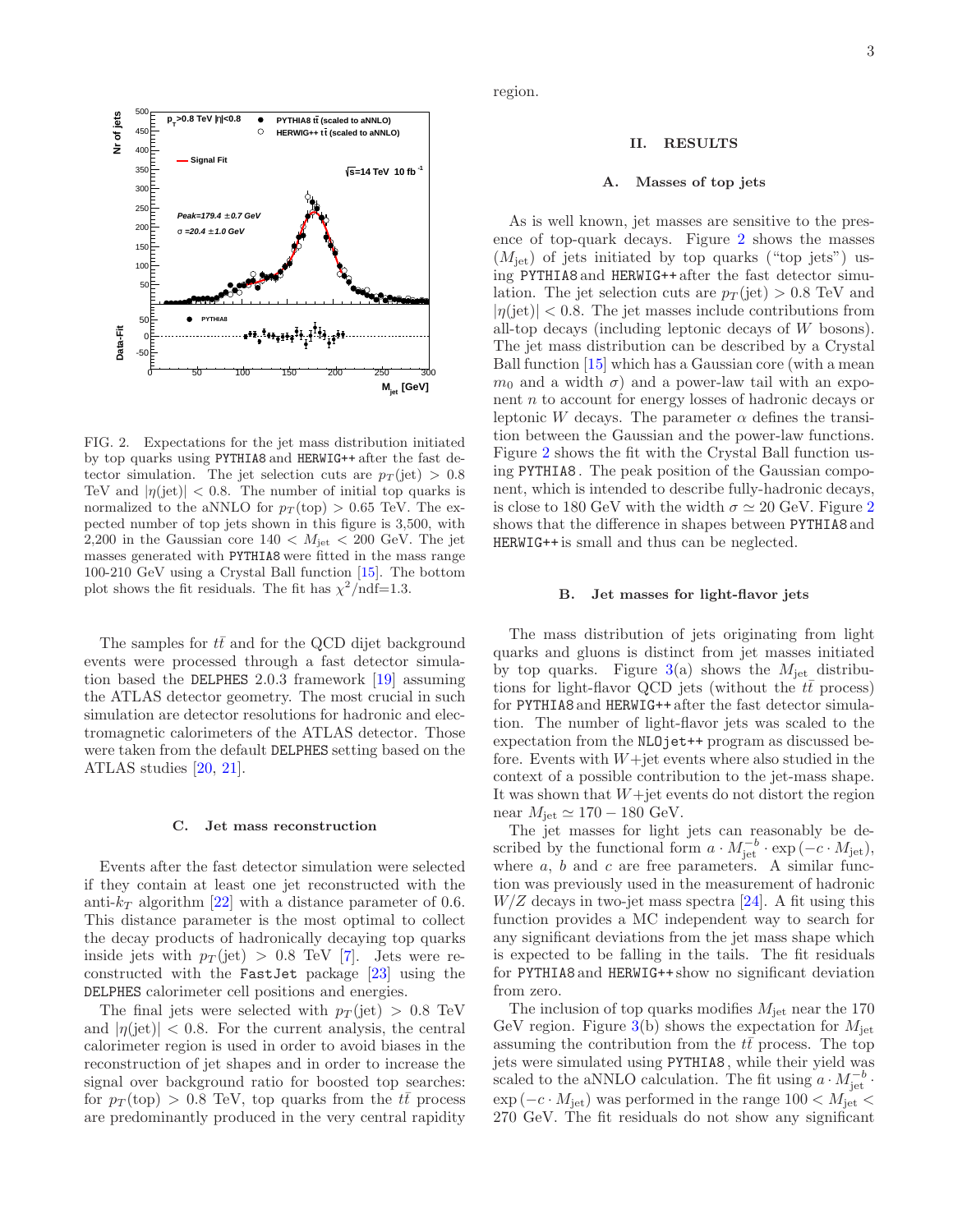

(a)Jet mass distribution without  $t\bar{t}$  process.



(b)Jet mass distribution with the  $t\bar{t}$  process.

<span id="page-4-0"></span>FIG. 3. Expectations for the jet-mass distributions for the MC models after the fast detector simulation. The rate of light-flavor jets is scaled to the NLO prediction for inclusive jets. The jet masses are shown for (a) assuming no  $t\bar{t}$  process and, (b) with the  $t\bar{t}$  process included. A  $\chi^2$  fit was performed using the background function  $a \cdot M_{\rm jet}^{-b} \cdot \exp(-c \cdot M_{\rm jet})$  in the mass range 100  $\lt M_{\rm jet} \lt 270$  GeV. The jet mass prediction shown in (b) as shaded histograms is based on PYTHIA8  $t\bar{t}$ scaled to the aNNLO. The fit quality is  $\chi^2/\text{ndf}=1.9$  for (a) and  $\chi^2/\text{ndf}=2.1$  for (b).

excess above zero, indicating that the extraction of the top signal assuming the nominal aNNLO yield for  $t\bar{t}$  can be challenging.

The situation is different if the top-quark yield is somewhat larger than the  $t\bar{t}$  expectation. For example, Fig.  $4(a)$  $4(a)$  shows what happens when the top signal has a factor of two larger cross section than the aNNLO prediction shown before. The signal is difficult to miss; the



(a)Masses of jets with the  $t\bar{t}$  signal scaled by two.



(b)Masses of jets with the  $t\bar{t}$  signal after b-tagging.

<span id="page-4-1"></span>FIG. 4. (a) Expectations for the jet mass distributions using PYTHIA8 and HERWIG++ after the fast detector simulation. For the simulation, top quarks were added to light-flavor jets. The QCD dijet background was scaled to the NLO inclusive jet cross section. A  $\chi^2$  fit was performed using the back-<br>ground function  $a \cdot M_{\rm jet}^{-1} \cdot \exp(-c \cdot M_{\rm jet})$  in the mass range<br> $100 < M_{\rm jet} < 270$  GeV. (a) The PYTHIA8 expectation with the normalisation from the aNNLO for  $t\bar{t}$  was scaled by a factor two. (b) The same distribution using the  $t\bar{t}$  signal yield predicted by the aNNLO after applying the b-tagging for background and top jets. The fit quality using the background function is  $\chi^2/\text{ndf}=2.7$  for (a) and  $\chi^2/\text{ndf}=3.5$  for (b).

residuals of the fit near  $M_{\rm jet} \simeq 180$  GeV show an excess above zero and have rather characteristic S-shape form due to the pull from the signal region. This is more apparent for HERWIG++ than for PYTHIA8 , indicating a model dependence of this observation.

Another way of looking at the effect of top quarks on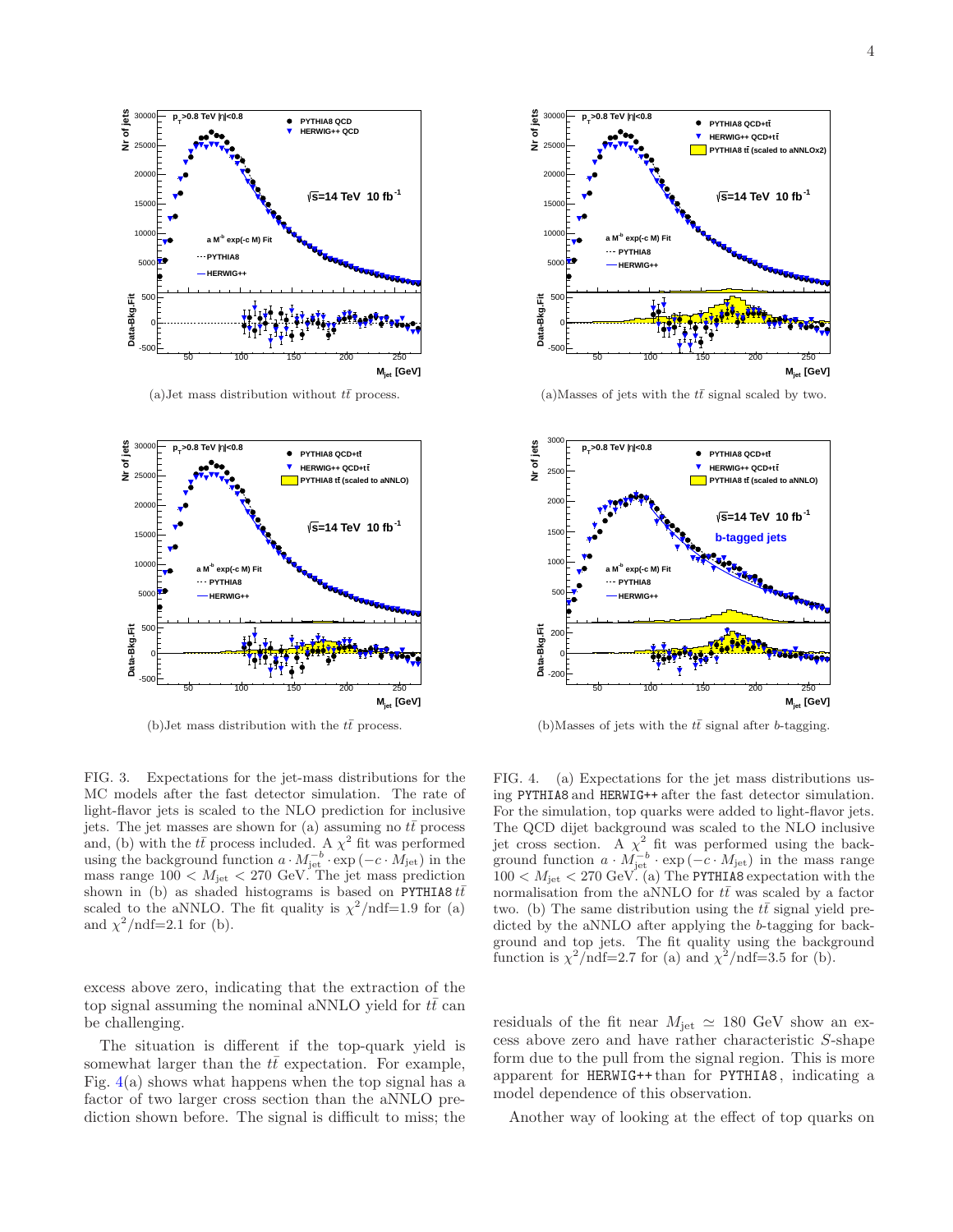

(a)PYTHIA jet mass with the  $t\bar{t}$  signal scaled by two.



(b)HERWIG jet mass with the  $t\bar{t}$  signal scaled by two.

<span id="page-5-0"></span>FIG. 5. The distributions of jet masses for  $p_T$  (jet) > 0.8 TeV and  $|\eta(\text{jet})|$  < 0.8 for MCs after the fast detector simulation. The jet masses include contributions from  $t\bar{t}$  assuming that the  $t\bar{t}$  cross section is a factor two larger than the aNNLO cross section. A simultaneous  $\chi^2$  fit was performed in the mass range  $100 < M_{jet} < 270$  GeV using the function  $a \cdot$  $M_{\rm jet}^{-b} \cdot \exp(-c \cdot M_{\rm jet})$  for the background description plus a Gaussian to describe the excess near 170 GeV. To improve the fit stability, the width of the Gaussian is fixed to 20 GeV as expected for top jets. The bottom plots show the fit residuals with respect to the fitted signal plus background function, as well as with respect to the background component of the combined fit.

the jet mass distribution is to reduce the contribution of light-flavor jets using a b-tagging technique. Figure [4\(](#page-4-1)b) shows the jet masses with the nominal  $t\bar{t}$  signal strength, but after applying a b-tagging using the DELPHES  $[19]$  $[19]$ setting. It assumes a 40% b−quark reconstruction efficiency, 10% and 1% misstag rates due to c−quark and light-flavor jets, respectively. The b-tagging increases the signal-over-background ratio and the  $t\bar{t}$  signal is clearly observed.

The scenario when the cross section of boosted top quarks is higher than the  $t\bar{t}$  prediction was further studied in Fig. [5](#page-5-0) when a potential excess of top jets near the 170 GeV region is extracted using a signal plus background function. As before, light-flavor jets were combined with top jets from the  $t\bar{t}$  process. For this hypothetical scenario, the yield of the latter process was scaled by a factor of two with respect to the aNNLO prediction. The signal function is assumed to be a Gaussian with the width of 20 GeV as expected for the top jets (see Fig. [2\)](#page-3-0).

The number of top quarks included in the simulation for  $p_T(\text{top}) > 0.65$  TeV was 11,840 (5920 top quarks from the aNNLO times two, see Sect.  $IA$ ). This leads to 4,400 top jets with  $p_T$  (jet) > 0.8 TeV contributing to the  $M_{\rm jet} \simeq 170$  GeV region (2,200 top jets in the Gaussian core shown in Fig. [2](#page-3-0) times two). According to the fit shown in Fig. [5,](#page-5-0) the number of extracted top jets is between 2,000-3,400, depending on the MC simulation. This number was extracted by integrating the Gaussian component of the background plus signal fit. Thus, the extracted number of top jets is close to the expected number of top jets included in the simulation, but there is some indication that the signal-plus-background fit somewhat underestimates the number of top jets.

While the scenario when the number of top jets is a factor of two larger than the aNNLO prediction for  $t\bar{t}$  may seem exotic at first, such an assumption may not be too far from the Standard Model expectation for top quarks produced inclusively within a jet (see the discussion in Sect.<sup> $I$ </sup>A). Given the large difference between the aNNLO and NLO [\[11](#page-7-4)], higher-order QCD effects for the  $t\bar{t}$  process may play a significant role in an increase of top-quark jets at very large  $p_T$  (jet). It is also important to mention that theoretical uncertainties, especially those related to PDF, can be as large as 20% (see Fig. [1\)](#page-2-1). Less understood contributions from single-top production (about 30% at lower  $p_T(\text{top})$ ), flavor-changing processes and from fragmentation within jets should also be considered for the inclusive production of top quarks inside jets. Taking into account all such effects, our conjecture about the factor two may not be too far from the real situation. Therefore, a better understanding of all Standard Model processes leading to top production at high  $p_T$  (jet) is needed.

One can also consider the discussed result from the point of view of discovery reach. The approach can be used to exclude any potential source of new physics for a number of models (such as those based on  $Z'$  and  $W'$ bosons) leading to top quarks at large  $p_T$  (jet). From the above consideration, any source of new physics can be excluded if it leads to a top-quark cross section above 1184 fb in the fiducial region  $p_T$  (jet) > 0.8 TeV and  $|\eta(\text{jet})| < 0.8$ . This cross section is obtained from the aNNLO  $t\bar{t}$  prediction multiplied by a factor two. Note that the approach can exclude a number of exotic pro-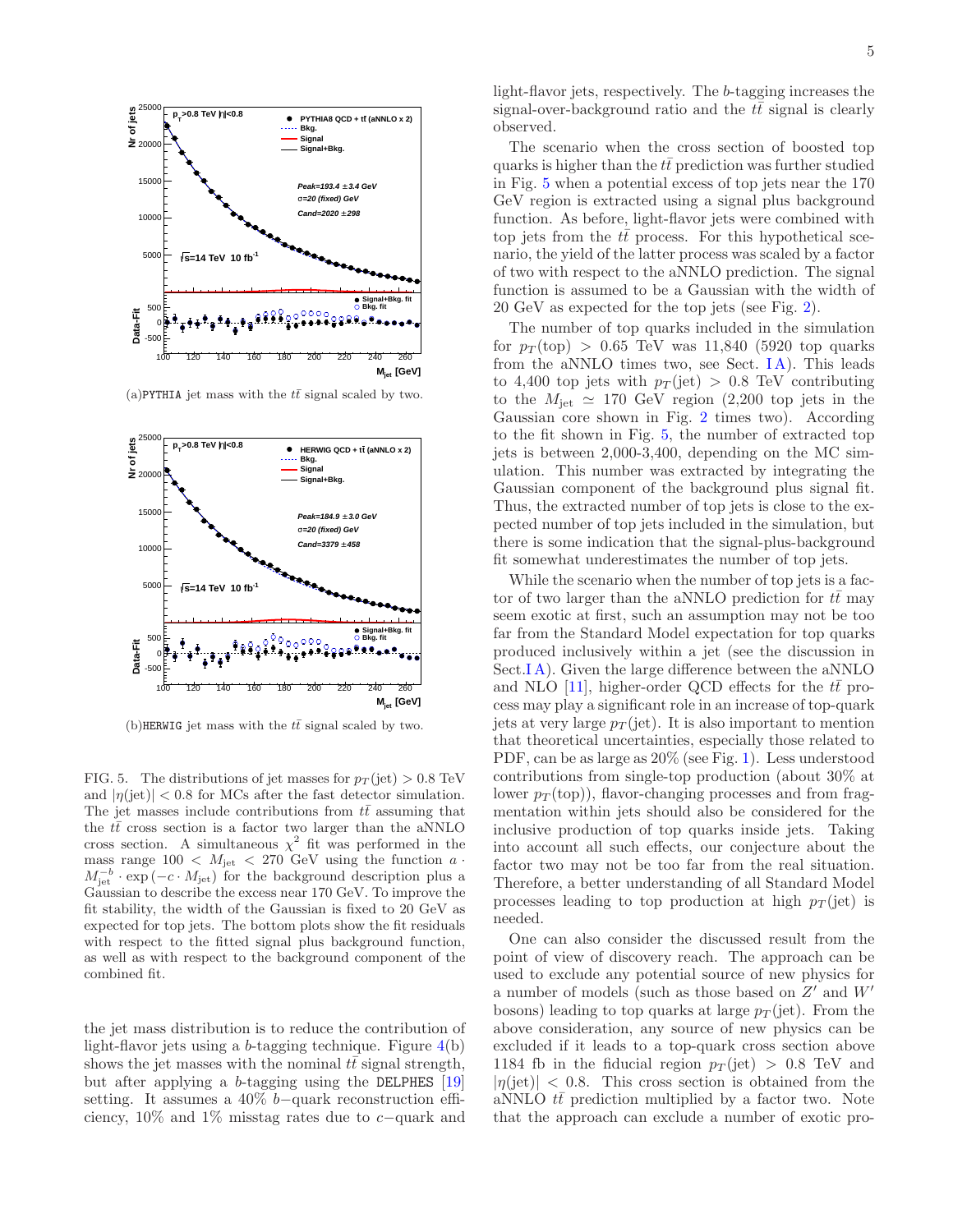cesses. For example, models with Z ′ and KaluzaKlein gluons may have larger cross sections compared to the Standard Model  $t\bar{t}$  process at very large  $p_T$  (jet). As a consequence, a number of limits have been set [\[4,](#page-6-3) [25](#page-7-19)] excluding such models up to  $1.5 - 2$  TeV without experimental observation of top quarks from the Standard Model  $t\bar{t}$  process at  $p_T(\text{top}) > 0.6 \text{ TeV}$ .

The high-precision studies of jet mass using analytic background templates may seem difficult from the instrumental point of view since we are looking for a top quark signal on top of a smoothly falling distribution which has a signal-over-background ratio at the level of 10% for the  $t\bar{t}$  process. However, the assessment of systematics on the presence of a bump must have a different strategy than for a typical jet-mass measurement. Any variation of selection cuts or change in the instrumental procedure should be followed by the data-driven approach using the analytic fit to identify a bump after each systematic change, unlike a typical QCD measurement of jet masses. For example, jet-energy scale variation should lead to a change of jet masses, but the signal strength after the signal-plus-background fit should not be strongly affected given the data-driven nature of such extraction.

Finally, a possibility of using other techniques based on b-tagging, jet shapes and jet substructure can be considered, which can also help to deal with some experimentally unavoidable effects, such as pile up. These techniques have the potential to increase the signal over background ratio for  $M_{\text{jet}}$  close to 170 GeV when dealing with high- $p_T$  inclusive jets. This has been illustrated in Fig. [4\(](#page-4-1)b) when considering jets after the b-tagging. As follows from this study, if the QCD multijet background is reduced at least by a factor of two compared to the topquark signal, the  $t\bar{t}$  process should be well observed for the yield expected from the aNNLO calculation. Studies of such techniques are outside the scope of this paper and can be found elsewhere [\[6,](#page-6-5) [7](#page-7-0)].

#### III. CONCLUSIONS

This paper shows that jet masses alone, without any complicated techniques involving substructure variables, already provide a sensitive probe for inclusively produced top quarks within high- $p_T$  jets. Due to the nature of the inclusive measurement, such technique is not based on tagging of top quarks in the opposite direction. The approach allows to study top quarks using the assumption that the background fit function has a smoothly falling shape and does not contain a hump near the 170 GeV region, thus it can be modeled analytically.

As shown in this paper, the method has the potential to detect highly-boosted top quarks if their yield is a factor of two or more larger than that from the bestunderstood  $t\bar{t}$  process assuming the aNNLO prediction. This observation also implies that any technique capable of reducing QCD background near  $M_{\text{jet}} \simeq 170 \text{ GeV}$  at least by a factor of two should be sufficient for the observation of boosted top quarks from the Standard Model  $t\bar{t}$  process. There are other sources for inclusive production of top quarks for very large  $p_T$  (jet), but their good understanding requires further studies. Once they are understood, any enhancement of top-quark cross section over the Standard Model prediction would be indicative of the presence of new resonances at the TeV scale.

#### ACKNOWLEDGEMENTS

We would like to thank many colleagues for the discussion of these results. We thank R. Blair, T. LeCompte, J. Proudfoot and R. Yoshida for the discussion of the jet-mass fitting technique. We also thank M. Schulze, E. Berger and Z. Sullivan for the discussion and their help with the NLO calculations.

The submitted manuscript has been created by UChicago Argonne, LLC, Operator of Argonne National Laboratory ("Argonne"). Argonne, a U.S. Department of Energy Office of Science laboratory, is operated under Contract No. DE-AC02-06CH11357. This research used resources of the Argonne Leadership Computing Facility at Argonne National Laboratory, which is supported by the Office of Science of the U.S. Department of Energy under contract DE-AC02-06CH11357. The work of N. Kidonakis is supported by the National Science Foundation under Grant No. PHY 1212472.

- <span id="page-6-0"></span>[1] C. T. Hill and S. J. Parke, *Phys. Rev.* **D49**[, 4454 \(1994\).](http://dx.doi.org/10.1103/PhysRevD.49.4454)
- <span id="page-6-1"></span>[2] V. Abazov *et al.* (D0), Phys. Lett. **B693**[, 515 \(2010\),](http://dx.doi.org/ 10.1016/j.physletb.2010.09.011) [arXiv:1001.1900 \[hep-ex\].](http://arxiv.org/abs/1001.1900)
- <span id="page-6-2"></span>[3] CDF Collaboration, T. Aaltonen et al., "A Search for Boosted Top Quarks by CDF II," http://wwwcdf.fnal.gov/physics/new/top/2011/BoostedTops/.
- <span id="page-6-3"></span>[4] G. Aad et al. (ATLAS), (2012), [arXiv:1211.2202 \[hep-ex\].](http://arxiv.org/abs/1211.2202)
- <span id="page-6-4"></span>[5] S. Chatrchyan et al. (CMS Collaboration), (2012), [arXiv:1211.2220 \[hep-ex\].](http://arxiv.org/abs/1211.2220)
- <span id="page-6-5"></span>[6] K. Agashe, A. Belyaev, T. Krupovnickas, G. Perez, and J. Virzi, Phys. Rev. **D77**[, 015003 \(2008\),](http://dx.doi.org/ 10.1103/PhysRevD.77.015003)

[arXiv:hep-ph/0612015;](http://arxiv.org/abs/hep-ph/0612015) B. Lillie, L. Randall, and L.-T. Wang, JHEP 09, 074 (2007), [arXiv:hep-ph/0701166;](http://arxiv.org/abs/hep-ph/0701166) J. M. Butterworth, J. R. Ellis, and A. R. Raklev, ibid. 05, 033 (2007), [hep-ph/0702150;](http://arxiv.org/abs/hep-ph/0702150) L. G. Almeida, S. J. Lee, G. Perez, I. Sung, and J. Virzi, Phys. Rev. **D 79**[, 074012 \(2009\),](http://dx.doi.org/ 10.1103/PhysRevD.79.074012) [arXiv:0810.0934 \[hep-ph\];](http://arxiv.org/abs/0810.0934) L. G. Almeida et al., Phys. Rev. **D 79**[, 074017 \(2009\),](http://dx.doi.org/10.1103/PhysRevD.79.074017) [arXiv:0807.0234 \[hep-ph\];](http://arxiv.org/abs/0807.0234) D. E. Kaplan, K. Rehermann, M. D. Schwartz, and B. Tweedie, [Phys. Rev. Lett.](http://dx.doi.org/10.1103/PhysRevLett.101.142001) 101, 142001 (2008), [arXiv:0806.0848 \[hep-ph\];](http://arxiv.org/abs/0806.0848) G. H. Brooijmans, "High